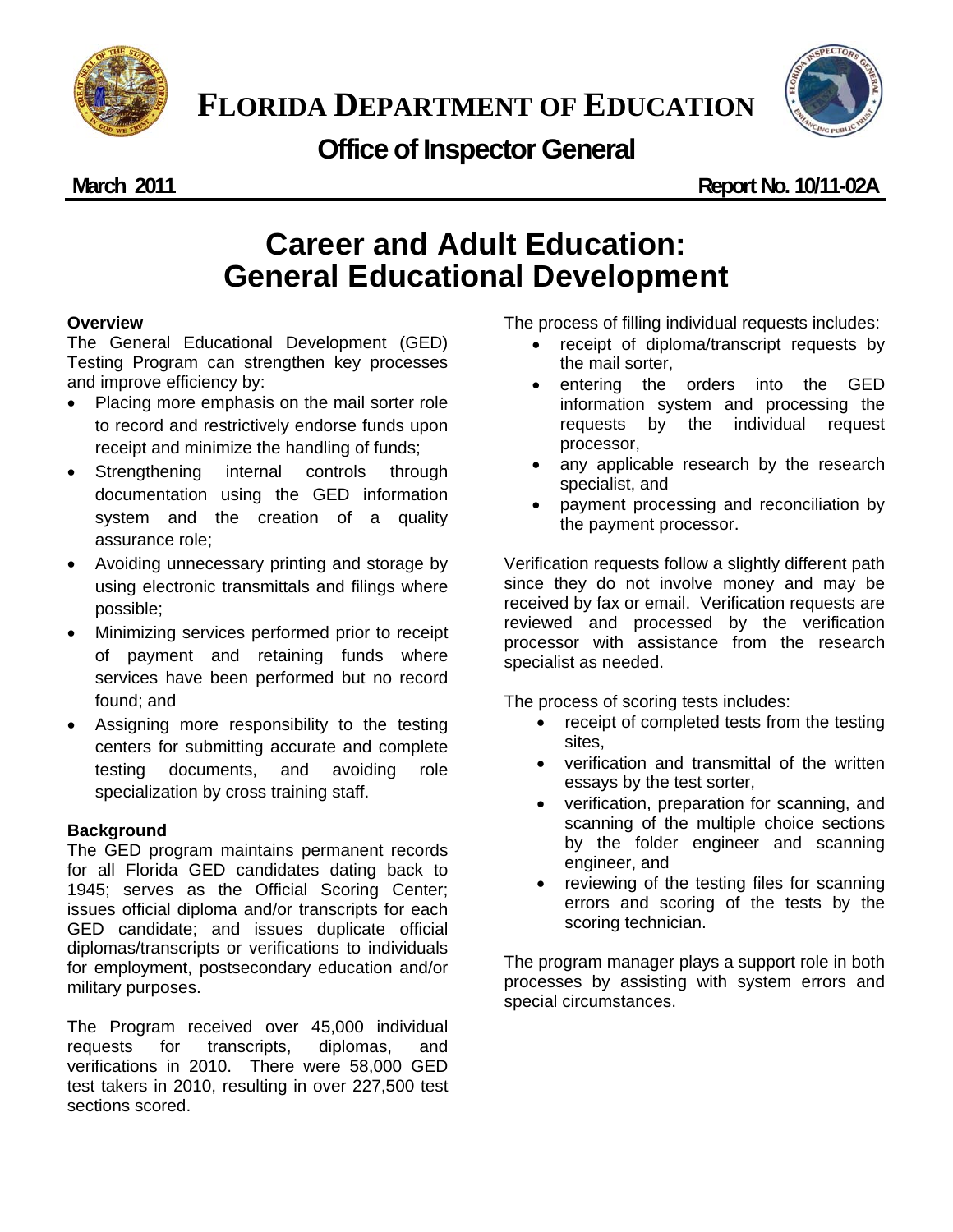### **Audit Results**

#### Compliance:

**1.** The Program entered into a Jurisdictional Memorandum of Understanding with the GED Testing Service (GEDTS) as the agency responsible for overseeing the testing in Florida. The Program also entered into a Scoring Site contract with GEDTS as the scoring site for Florida. The contract and memo include record retention, secure test material handling, and other policies and procedures. The GED program is complying with GEDTS requirements based on process mapping analysis and our observations.

#### **Internal Controls:**

**2.** Reviews of the process maps, observations, and discussions with staff revealed control weakness in handling funds. While mail is opened by the mail sorter and given to the individual request processor, payments are not recorded until the individual request processor enters the information into the GED information system. The payments (money orders) are then given to the payment processor and endorsed after the request has been filled. As a result, the risk of funds being compromised or misplaced is increased by exchanges between staff and delays in recording and endorsing funds.

We recommend management modify the Filling Individual Request Process to have the mail sorter role:

- Record payments attached to requests when the mail is opened,
- Restrictively endorse money orders with a deposit stamp upon receipt, and
- Transfer funds to the payment processor or a holding area to minimize handling.

**3.** We observed staff researching archived records and entering researched information into the GED information system. Internal procedures require these two steps be performed by separate staff members to deter the creation of false or incorrect records. However, on the day we observed, the primary researcher was on leave and one staff member performed both roles. While both roles were performed by the same

individual in order to demonstrate the process, the procedure can be easily circumvented. This control weakness would allow an employee with access to the information system to enter false information and generate a fraudulent diploma or transcript without detection.

 request processor why a payment was missing. The payment was said to be missing because the so GED re-ordered the request free of charge. We also observed that circumstances occur in which a diploma/transcript can be ordered and printed without payment. In the case observed, the payment processor asked the individual previously filled request was lost in the mail and Deviations from the normal process create control weaknesses, especially when explanations are verbal.

A strong internal control system includes proper authorization and adequate oversight. Oversight can be enhanced by implementing a quality assurance role and procedure. We recommend GED management:

- Require written support for special circumstances, to include paper documentation and/or written correspondence in the GED information system, and
- Create a quality assurance role for the program manager to review a sample of transactions to ensure that procedures are followed for manually entered test scores and requests filled without payment.

#### Process Inefficiencies:

scoring fee for the scoring of paper copies. **4.** Several process inefficiencies were identified during the audit. The Program currently contracts with a firm in Oklahoma to score the written portion of the test. The original essays are mailed to the scoring site and the GED program maintains a copy of the essay, in some cases making the copies themselves. Costs are incurred for the copies made, storage of the copies, mailing of the originals, and a higher Electronic storage and transmittal of the essays. would reduce these costs and would lessen the risk of lost or damaged essays.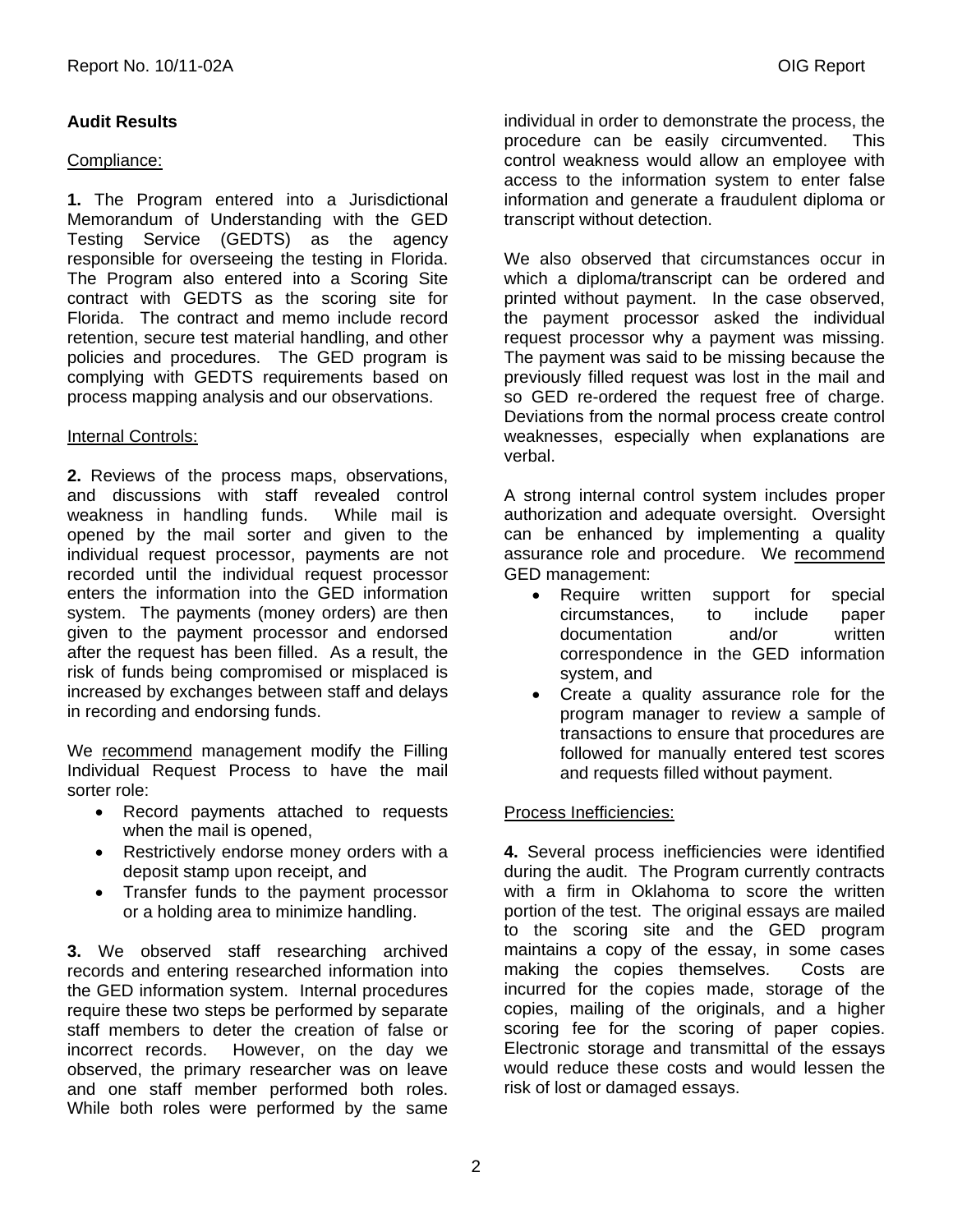There also are several processes where the GED program could save paper by filing documents electronically rather than printing requests or reports. For example, verification requests received by email are currently printed, processed, and filed. Based on discussions with staff, these documents are rarely, if ever, pulled after being filed. Resources are wasted by printing and filing documents that are seldom needed.

We recommend management:

- Evaluate the cost benefits of purchasing equipment to allow GED to electronically transmit essays to the scoring site,
- Move toward the electronic filing of documents where possible, and
- Avoid document printing and storage when unnecessary.

**5.** Individual requests are primarily received by mail and are not processed unless full payment is received. The GED Program does not accept cash or personal checks as payment for a request from an individual. This requires individuals to submit a \$6 money order for each diploma or transcript.

The GED program also accepts phone orders, where the request is paid for and picked up in person. In calendar year 2010, 939 phone orders were placed but 341 or 36% were not picked up, resulting in staff completing a service without payment. An online payment method would be a convenience to candidates, ensure that payment was received before services were provided, and could expedite the process.

 file a request but do not have a record on file. The most costly part of processing a request is Funds are currently returned to candidates who the labor used to open, review, and research the request, not the physical diploma/transcript that is generated. Resources are used even when a record is not found.

We recommend management:

 Evaluate the cost effectiveness of an online payment method, and implement if feasible,

- Avoid providing services prior to receiving payment, and
- Consider retaining funds where services were performed but no record found.

**6.** Scoring the multiple choice section of GED tests is a time consuming process involving several reviews, exchanges between staff, and specialized knowledge. Much of this effort appears to be required to accommodate the testing centers, which administer the test throughout the state. Staff verifies the information received from the testing centers against the centers' transmittal, prepares test documents for scanning and scoring, and reviews test files for the necessary demographic information, supplemental documents, duplicate tests, and other items. Some review of the testing documents is inevitable, but a significant portion of the corrections could be avoided if the testing centers reviewed more thoroughly the submitted testing documents, according to discussions with staff.

The GED program has a staff of five full time employees and five OPS workers. The review of scanned testing files is a specialized process currently performed by one staff member, with another member currently being trained as a back up. The scoring of tests stops when this staff member is out of the office. It is important to cross train employees to ensure that a process continues when an employee is out of the office.



3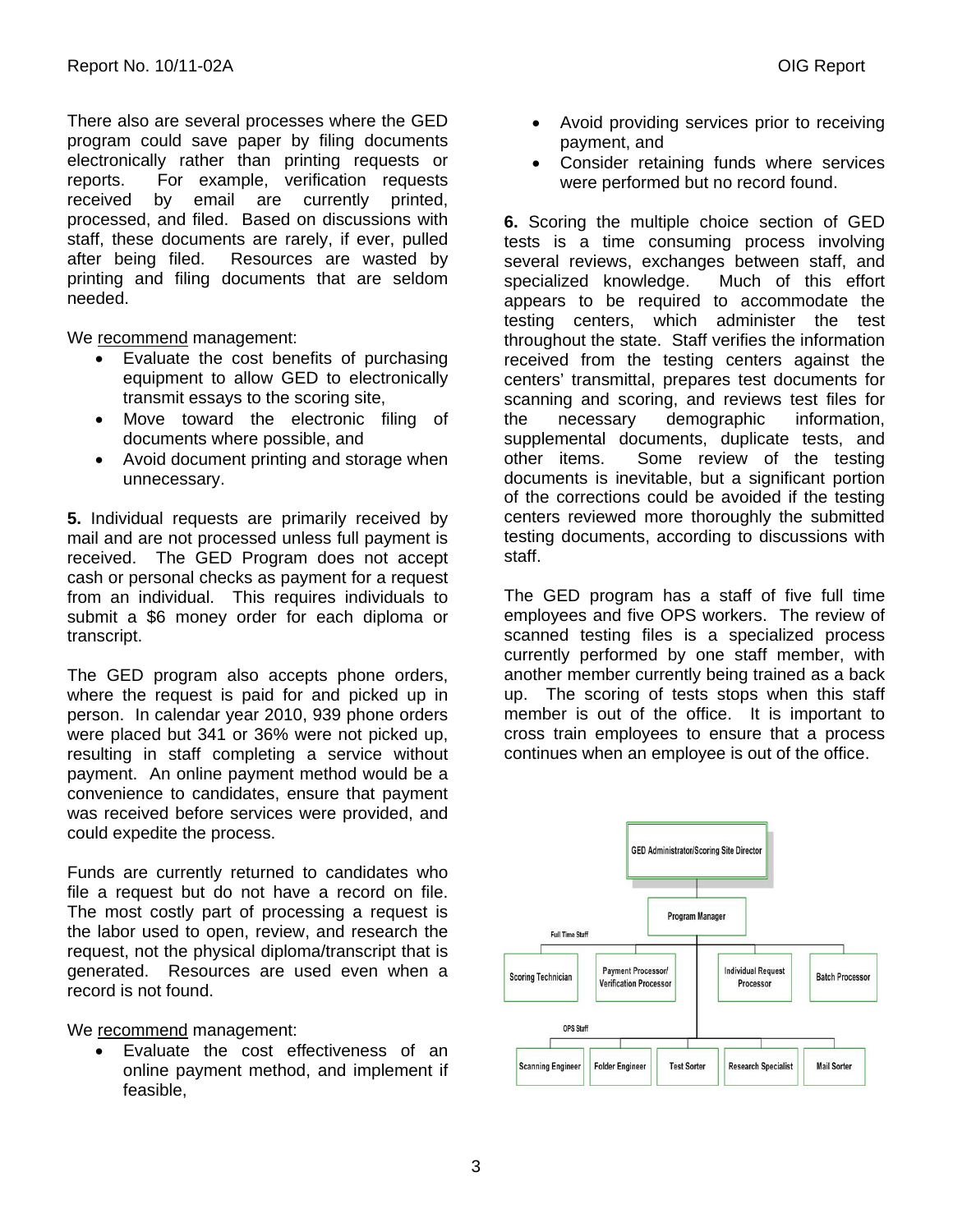We recommend management:

- Place more responsibility on the testing centers for submitting accurate and complete testing documents and
- Cross train employees on several process roles, thereby avoiding excessive specialization of duties.

#### **Previous Audit Findings**

The OIG reviewed internal controls in the GED office in 2008 after an individual's transcript/diploma was returned to the wrong person. We issued a memorandum in February 2008 and made recommendations regarding the segregation of duties, storage of candidate information, fees for services, and opportunities to improve processes with a new information system.

Additionally, the OIG issued an investigative report in January 2009 after an employee fraudulently issued GED diplomas/transcripts. The report recommended the GED program implement additional security controls and safeguards, restrict employee access to their database, and implement separation of duty controls between employees when issuing transcripts and diplomas.

Some recommendations contained in these reports have been implemented (e.g. separation of duties and the storage of confidential information) but not all. Some recommendations have been reemphasized in the findings and recommendations section above (e.g. funds restrictively endorsed immediately upon receipt and additional security controls and safeguards – quality assurance role).

#### **Objectives and Scope**

The objectives of this audit were to 1) determine compliance with applicable laws and rules, 2) evaluate the presence and effectiveness of internal controls, and 3) identify and assess process inefficiencies.

The audit scope included two key processes: Filling Individual Requests (diplomas, transcripts, and verifications) and Scoring Tests. These processes were selected based on previous OIG

experience with the GED program and discussions with management.

 audit plan. It was requested by Career and Adult This audit was identified in the OIG annual risk assessment and included in the approved annual Education management and performed in support of the Department's goal of quality efficient services with the purpose of promoting the strategic imperative of aligning resources with strategic goals.

#### **Methodology**

The two processes were diagramed and analyzed with the assistance of consultants using process mapping and improvement tools. The processes were first mapped on a macro level, with the assistance of GED management, into several main steps identifying key players, inputs and outputs, performance measures, and customer requirements. The processes were then mapped on a micro level detailing each step, organized by the role/position. This step included participation from all program staff to ensure the processes were mapped as performed.

OIG staff completed several reviews of the processes for potential control weaknesses and process inefficiencies, observed GED staff perform the processes, and worked closely with staff to indentify potential areas of concern and possible resolutions. The process mapping results were provided to the GED program.

This audit was conducted in accordance with *The International Standards for the Professional Practice of Internal Auditing* published by the Institute of Internal Auditing.

#### **Closing Comments**

The Office of the Inspector General would like to recognize and acknowledge Program management and staff for their assistance during the course of this audit. The process mapping and fieldwork were facilitated by the cooperation and assistance provided by all personnel involved.

A special thanks to Mr. John Austin of the Florida Department of Environmental Protection for his process mapping and improvement expertise in a noteworthy example of inter-agency cooperation.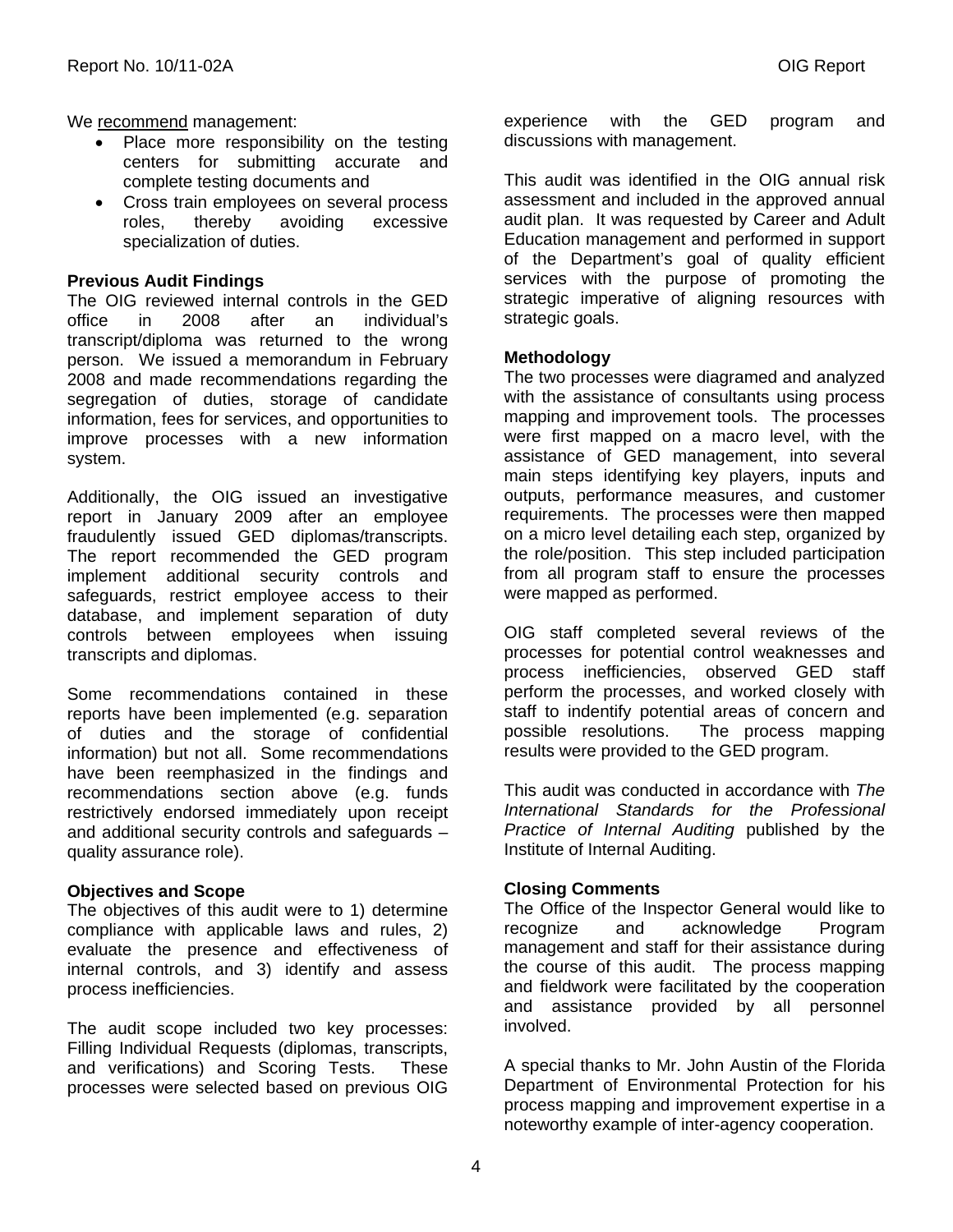# **FLORIDA DEPARTMENT OF EDUCATION**



**STATE BOARD OF EDUCATION** 

 **T. WILLARD FAIR,** *Chairman Members*  **DR. AKSHAY DESAI MARK KAPLAN ROBERTO MARTÍNEZ JOHN R. PADGET KATHLEEN SHANAHAN SUSAN STORY** 

**Dr. Eric J. Smith Commissioner of Education** 

**Loretta Costin, Chancellor Division of Career and Adult Education**



March 8, 2011

#### **M E M O R A N D U M**

**TO:** Ed Jordan, Inspector General

**FROM:** Loretta Costin

**SUBJECT: SUBJECT:** Audit of the GED Testing Program

Thank you for the opportunity to review and respond to your Audit of the GED Testing Program Number 10/11-02A dated February 11, 2011.

I would like to thank you and the audit staff for working with the GED Testing staff throughout the audit process. We believe that, as a result of your audit recommendations, the changes made in processes and procedures will result in a more highly effective and efficient delivery of products and services to GED customers.

Attached is a response to each audit recommendation.

LC/dv

Attachment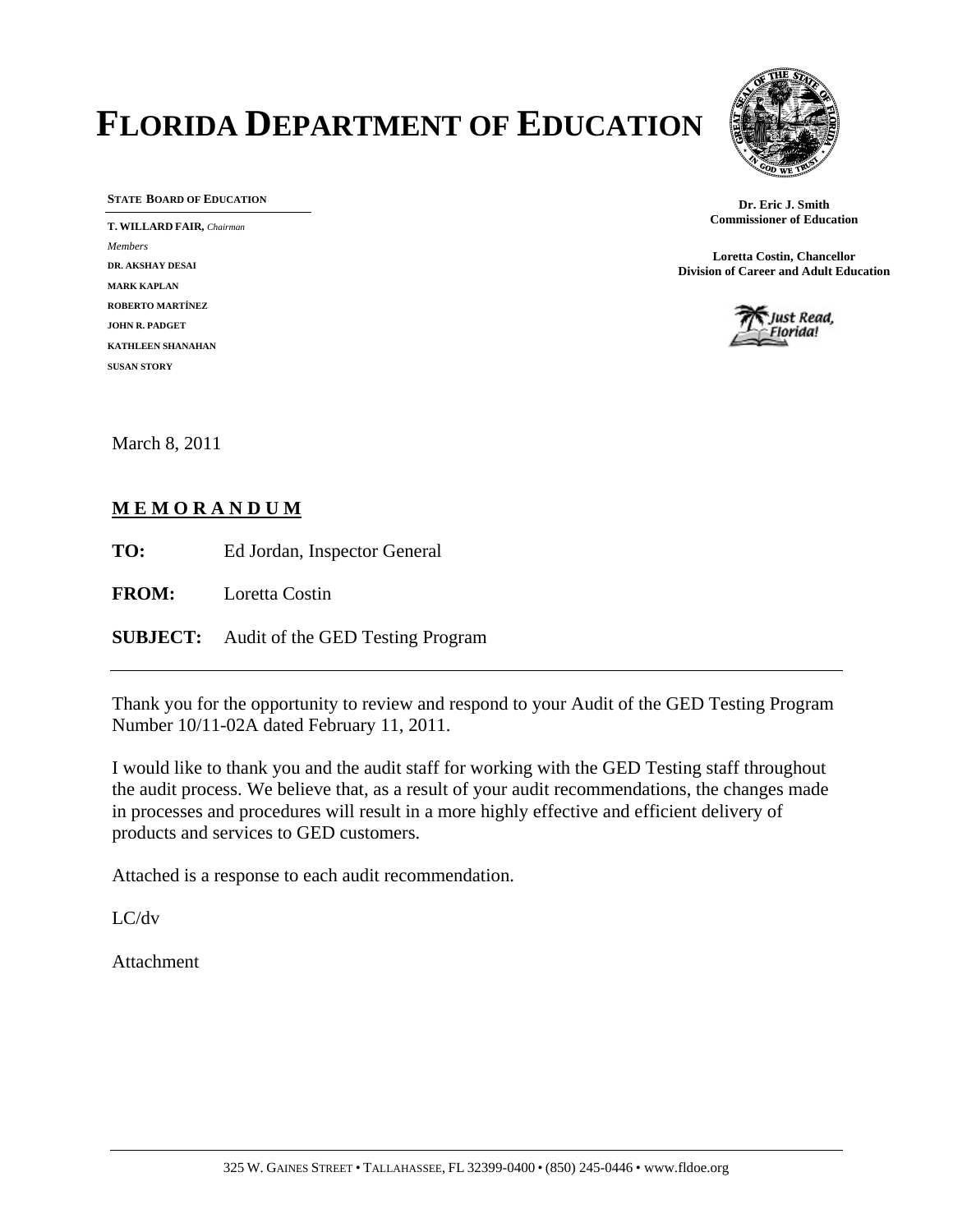# **Implementation Summary for Florida GED Testing Office – Office of Inspector General Review**

| <b>OIG Finding</b>                                        | <b>Changes to Practice</b>                                                                                                                                                                                                                                                                                                                                                                                                                                                                     | Anticipated<br>Implementation<br><b>Date</b> |
|-----------------------------------------------------------|------------------------------------------------------------------------------------------------------------------------------------------------------------------------------------------------------------------------------------------------------------------------------------------------------------------------------------------------------------------------------------------------------------------------------------------------------------------------------------------------|----------------------------------------------|
| <b>Internal Controls</b><br><b>Processing Payments</b>    | Mail sorter upon opening an individual request will<br>Endorse the money order with deposit stamp<br>Transfer funds to locked cabinet until individual request log is printed<br>Payment processor will process the funds for deposit following<br>current procedure                                                                                                                                                                                                                           | 4/1/2011                                     |
| <b>Internal Controls</b><br><b>Data Entry</b>             | Program manager will review and report on a sample of researched<br>records monthly to ensure that procedures are followed                                                                                                                                                                                                                                                                                                                                                                     | 3/1/2011                                     |
| <b>Internal Controls</b><br><b>Processing Orders</b>      | When processing an individual request without payment due to<br>special circumstances, Individual request processor will include an<br>explanation in the notes field in the GED application<br>Program manager will review and report on requests made without<br>payment to ensure that procedures are followed<br>All GED staff, when processing requests that involve any change in<br>normal protocol, will document the event in writing in the GED<br>application, rather than verbally | 4/1/2011                                     |
| <b>Process Inefficiencies</b><br><b>Processing Essays</b> | Program manager and GED administrator will determine the cost<br>$\bullet$<br>benefit analysis for submitting essays electronically to the scoring<br>service<br>If cost benefits are positive, implement electronic transmittal of<br>essays scoring service                                                                                                                                                                                                                                  | 6/30/2011                                    |
| <b>Process Inefficiencies</b><br><b>Paper Files</b>       | Program manager will set up and implement procedures for using the<br>newly acquired networkable fax machine to store fax documents<br>electronically<br>Program manager will consult with internal application support to<br>determine if documents printed from the GED application used to<br>correct errors can be set up to allow for printing to PDF and save<br>electronically, rather than direct physical printing                                                                    | 6/1/2011                                     |